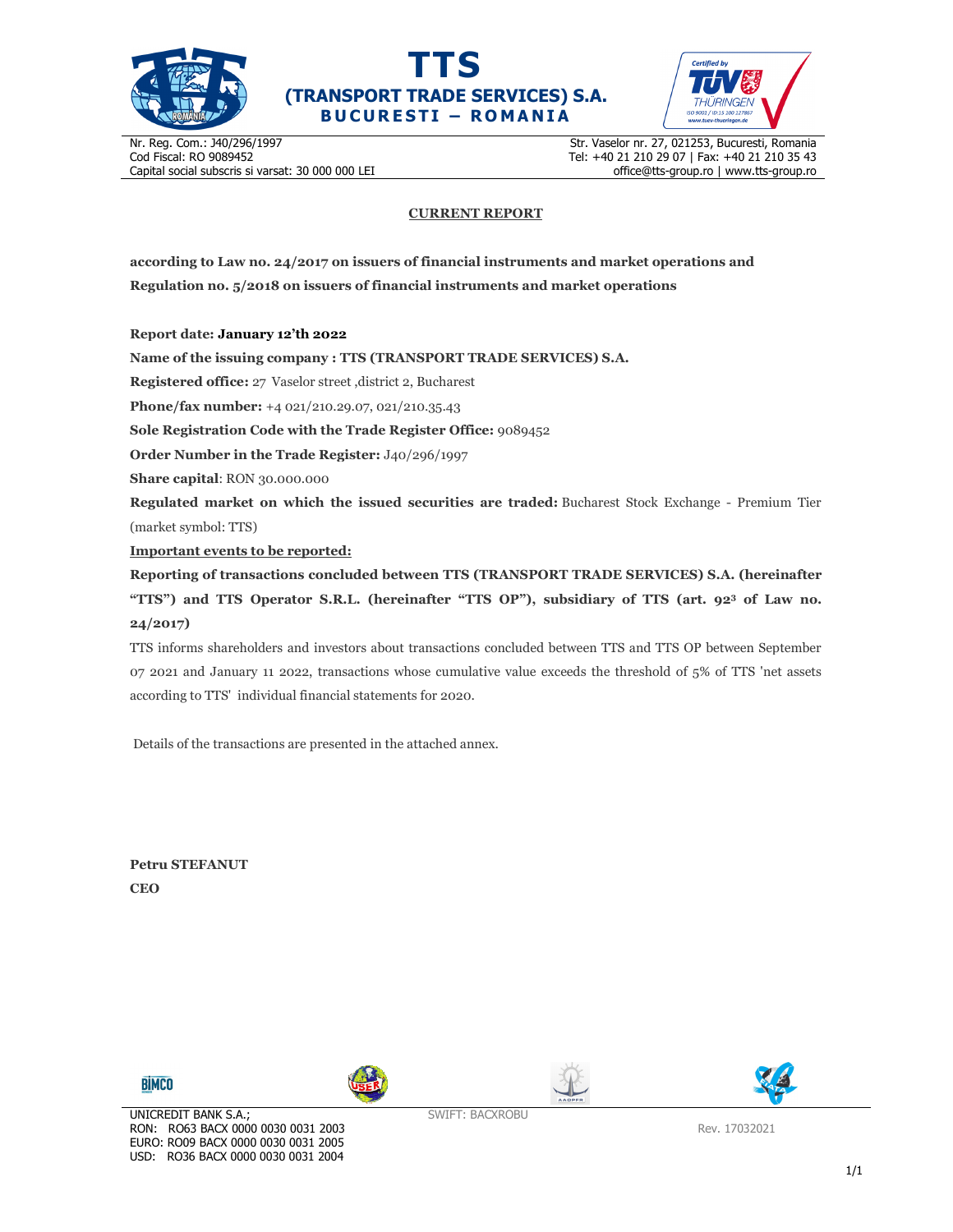

 $\sim$ 





## Nr. Reg. Com.: J40/296/1997Cod Fiscal: RO 9089452 ANNEX 1 Capital social subscris si varsat: 30 000 000 LEI

Str. Vaselor nr. 27, 021253, Bucuresti, Romania Tel: +40 21 210 29 07 | Fax: +40 21 210 35 43 office@tts-group.ro | www.tts-group.ro

| Beneficiary                            | Contract ID       | Cumulated value<br>[RON]<br>Sept 07 - 11 Jan<br>2021 | Contract<br>date | Expiration<br>date | Subject of<br>the<br>contract                                 | Contract<br>type |    | Guarantees  Terms and methods of payment | Penalties          |  |
|----------------------------------------|-------------------|------------------------------------------------------|------------------|--------------------|---------------------------------------------------------------|------------------|----|------------------------------------------|--------------------|--|
| <b>TTS</b>                             | 13/A/020/C/TB/002 | 369,092.98                                           | $1-Jun-12$       | 31-Dec-25          | cargo transshipment                                           | booking note     |    |                                          | demmurage/dispatch |  |
|                                        | 13/A/020/C/TB/004 | 1,156,717.77                                         | 1-Jun-12         | 31-Jan-30          |                                                               |                  |    |                                          |                    |  |
|                                        | 1328/AR/A/A/18    | 2,616,019.39                                         | $1-Jun-18$       | 31-Jan-22          |                                                               |                  |    |                                          |                    |  |
|                                        | 3274/MM/M/A/21    | 41,347.69                                            | $16 -$ Jul $-21$ | 30-Sep-21          |                                                               |                  |    |                                          |                    |  |
|                                        | 3317/MM/M/A/21    | 1,153.79                                             | 2-Aug-21         | 30-Sep-21          |                                                               |                  |    |                                          |                    |  |
|                                        | 3358/MV/M/A/21    | 35,776.83                                            | 31-Aug-21        | 31-Oct-21          |                                                               |                  |    |                                          |                    |  |
|                                        | 3364/MV/M/A/21    | 14,187.70                                            | 31-Aug-21        | 31-Oct-21          |                                                               |                  |    |                                          |                    |  |
|                                        | 3368/MV/M/A/21    | 41,325.15                                            | $9-$ Sep $-21$   | 9-Nov-21           |                                                               |                  |    |                                          |                    |  |
|                                        | 3370/MM/M/A/21    | 60,118.09                                            | 2-Sep-21         | 31-11-2021         |                                                               |                  |    |                                          |                    |  |
|                                        | 3371/MM/M/A/21    | 1,652.17                                             | $9-$ Sep $-21$   | 31-Oct-21          |                                                               |                  |    |                                          |                    |  |
|                                        | 3372/MM/M/A/21    | 44,306.97                                            | $9-$ Sep $-21$   | 31-Oct-21          |                                                               |                  |    | up to 45 days from invoicing with        |                    |  |
|                                        | 3399/MV/M/A/21    | 46,391.44                                            | $9-$ Sep $-21$   | 31-Oct-21          |                                                               |                  | no | payment by payment order                 |                    |  |
|                                        | 3415/DT/M/A/21    | 48,017.27                                            | 28-Sep-21        | 30-Nov-21          |                                                               |                  |    |                                          |                    |  |
|                                        | 3418/MM/M/A/21    | 26,535.18                                            | 27-Sep-21        | 31-Jan-22          |                                                               |                  |    |                                          |                    |  |
|                                        | 3454/MV/M/A/21    | 41,348.52                                            | 5-Nov-21         | $5$ -Jan-22        |                                                               |                  |    |                                          |                    |  |
|                                        | 3455/MV/M/A/21    | 40,450.04                                            | 5-Nov-21         | $5$ -Jan-22        |                                                               |                  |    |                                          |                    |  |
|                                        | 3476/MM/M/A/21    | 46,474.18                                            | 15-Nov-21        | 31-Jan-22          |                                                               |                  |    |                                          |                    |  |
|                                        | 3490/MV/M/A/21    | 43,370.71                                            | 29-Nov-21        | 29-Jan-22          |                                                               |                  |    |                                          |                    |  |
|                                        | 3493/MV/M/A/21    | 42,041.24                                            | $1-Dec-21$       | 30-Jan-22          |                                                               |                  |    |                                          |                    |  |
|                                        | 4487/01.12.11     | 683,590.33                                           | $1-Dec-11$       |                    | crane repairs                                                 |                  |    |                                          |                    |  |
|                                        | 4510/30.11.11     | 1,089,564.84                                         | $1-Dec-11$       | $\sim$             | ship reinvoicing                                              |                  |    |                                          |                    |  |
|                                        | 4510/30.11.2011   | 363,331.54                                           | 30-Nov-11        |                    | tarif reinvoicing                                             |                  |    |                                          |                    |  |
|                                        |                   |                                                      |                  |                    | Total value executed in the reported period: RON 6,852,813.82 |                  |    |                                          |                    |  |
| TTS OP claims on TTS: RON 2,710,222.24 |                   |                                                      |                  |                    |                                                               |                  |    |                                          |                    |  |